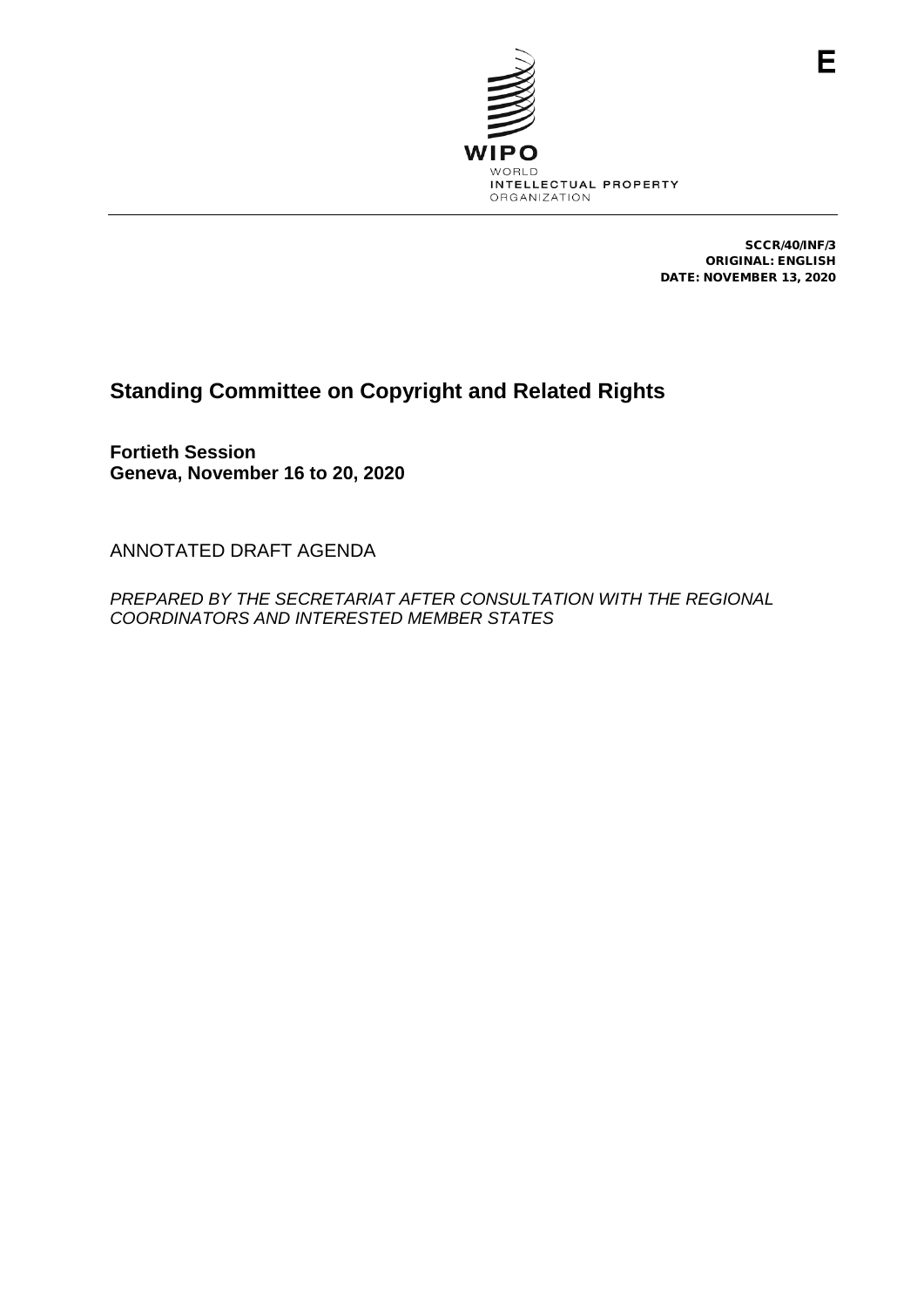# *Opening and Protection of Broadcasting Organizations (2 days)*

### **Day 1 – Monday, November 16, 2020**

| 12:00 to 12:15 | Opening of the session; adoption of the agenda; accreditation of NGOs;<br>adoption of the Report of SCCR/39                                                                                                                                                                                                                                                                                                                                                                                                                                                                                                                                                                   |
|----------------|-------------------------------------------------------------------------------------------------------------------------------------------------------------------------------------------------------------------------------------------------------------------------------------------------------------------------------------------------------------------------------------------------------------------------------------------------------------------------------------------------------------------------------------------------------------------------------------------------------------------------------------------------------------------------------|
|                | Documents: Provisional Agenda (SCCR/40/1 Prov.); Accreditation of<br>Non-governmental Organizations (SCCR/40/4); Draft Report (SCCR/39/8)                                                                                                                                                                                                                                                                                                                                                                                                                                                                                                                                     |
| 12:15 to 12:25 | Remarks by the Director General                                                                                                                                                                                                                                                                                                                                                                                                                                                                                                                                                                                                                                               |
| 12:25 to 12:35 | Remarks and brief description of the meeting format by the Chair                                                                                                                                                                                                                                                                                                                                                                                                                                                                                                                                                                                                              |
| 12:35 to 13:00 | <b>Opening statements from Group Coordinators</b>                                                                                                                                                                                                                                                                                                                                                                                                                                                                                                                                                                                                                             |
| 13:00 to 14:30 | Opening of broadcasting organizations item and live session                                                                                                                                                                                                                                                                                                                                                                                                                                                                                                                                                                                                                   |
|                | <b>Documents:</b> Revised Consolidated Text on Definitions, Object of<br>Protection, Rights to be Granted and Other Issues (document<br>SCCR/39/7) (available in six languages); prior related documents are<br>available on the meeting page at<br>https://www.wipo.int/meetings/en/details.jsp?meeting_id=56053<br>Reminder of Recent Activity: During the 39th session of the SCCR,                                                                                                                                                                                                                                                                                        |
|                | document SCCR/39/4, Revised Consolidated Text on Definitions, Object<br>of Protection, Rights to be Granted and Other Issues, was discussed in<br>both informal meetings and plenary. During discussions, the Chair<br>indicated textual amendments that would be incorporated in order to<br>reflect the current state of discussion. Parts of the document contain<br>alternative text and wording between brackets for further discussion. The<br>result of the negotiation held during SCCR/39 was reflected by the Chair<br>in document SCCR/39/7, which was made available immediately after the<br>39 <sup>th</sup> Session under the same title as previous versions. |
|                | Live Session: The live session will start with a recap of the key<br>provisions of the Revised Consolidated Text by the Chair and the<br>Secretariat, seeking to refresh recollections about recent discussions and<br>provide an introduction to the subject for new delegates and<br>representatives. Then the Chair will invite Members, IGOs and NGOs to<br>make general comments.                                                                                                                                                                                                                                                                                        |

# **Day 2 – Tuesday, November 17, 2020**

12:00- 14:30 Continuation of live session. General comments from Members, IGOs and NGOs.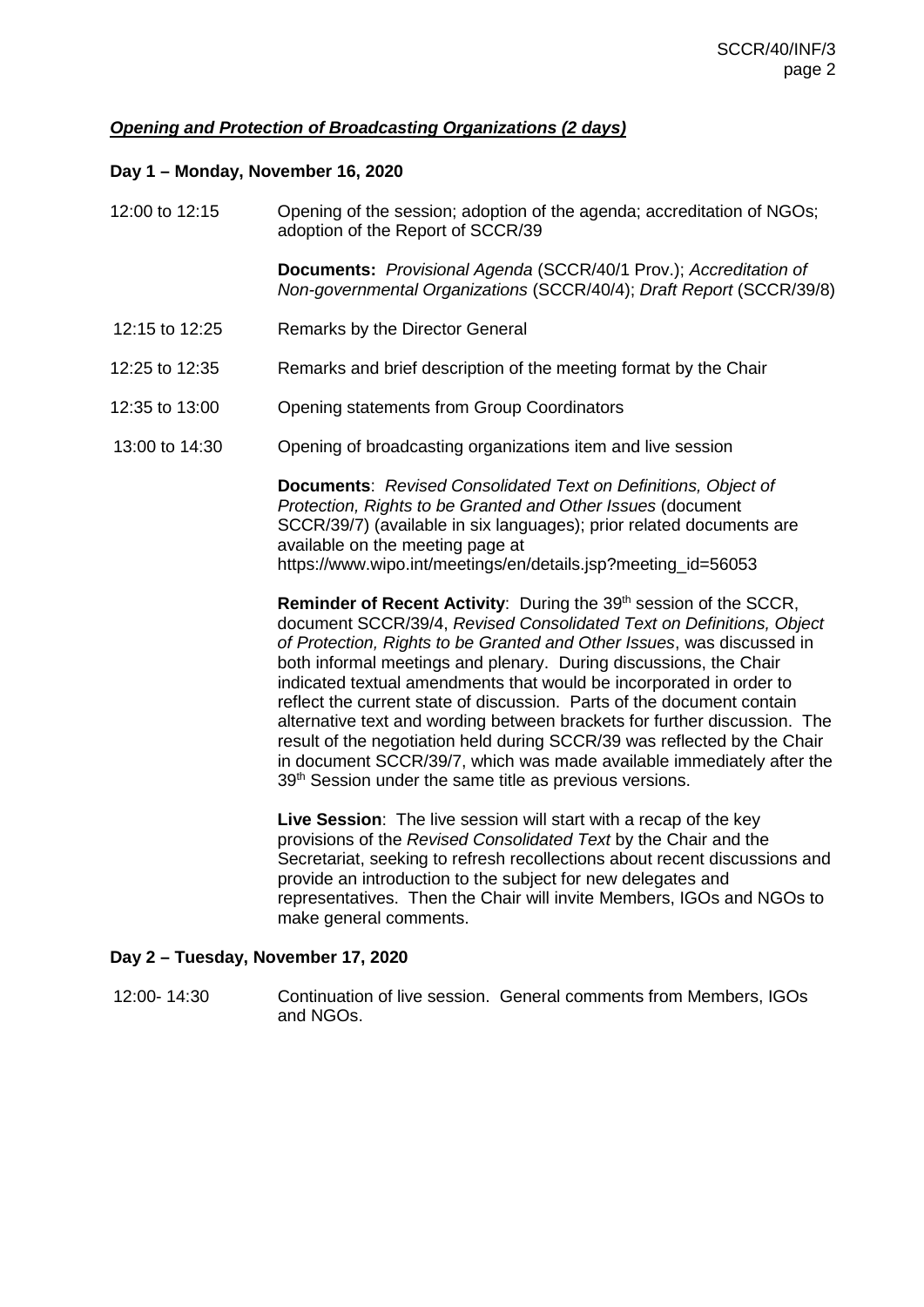## *Limitations and Exceptions (2 days)*

#### **Day 3 – Wednesday, November 18, 2020**

12:00 to 14:30 Opening of the agenda items on limitations and exceptions and live session **Documents**: *Report on Regional Seminars and International Conference* (SCCR/40/2) (available in six languages); prior related documents are available on the meeting page at https://www.wipo.int/meetings/en/details.jsp?meeting\_id=56053

> **Reminder of Recent Activity**: As requested at SCCR/39, the Secretariat has prepared the factual *Report on Regional Seminars and International Conference* (document SCCR/40/2), with the results of the three regional seminars and the International Conference for the consideration of the Committee. The Report encompasses the four main areas covered – libraries, archives, museums, and educational and research institutions – and reflects the analysis and proposals from the practitioners, experts and Member States in these four fields from all over the world who gathered throughout the process. The Report also covers the points highlighted and inputs at the end of the Conference on the future way forward.

**Live Session**: The live session will start with a presentation by the Secretariat of the *Report on Regional Seminars and International Conference* (SCCR/40/2). The Chair will invite Members, IGOs and NGOs to make general comments.

#### **Day 4 – Thursday, November 19, 2020**

12:00 to 14:30 Continuation of live session. General comments from Members, IGOs and NGOs.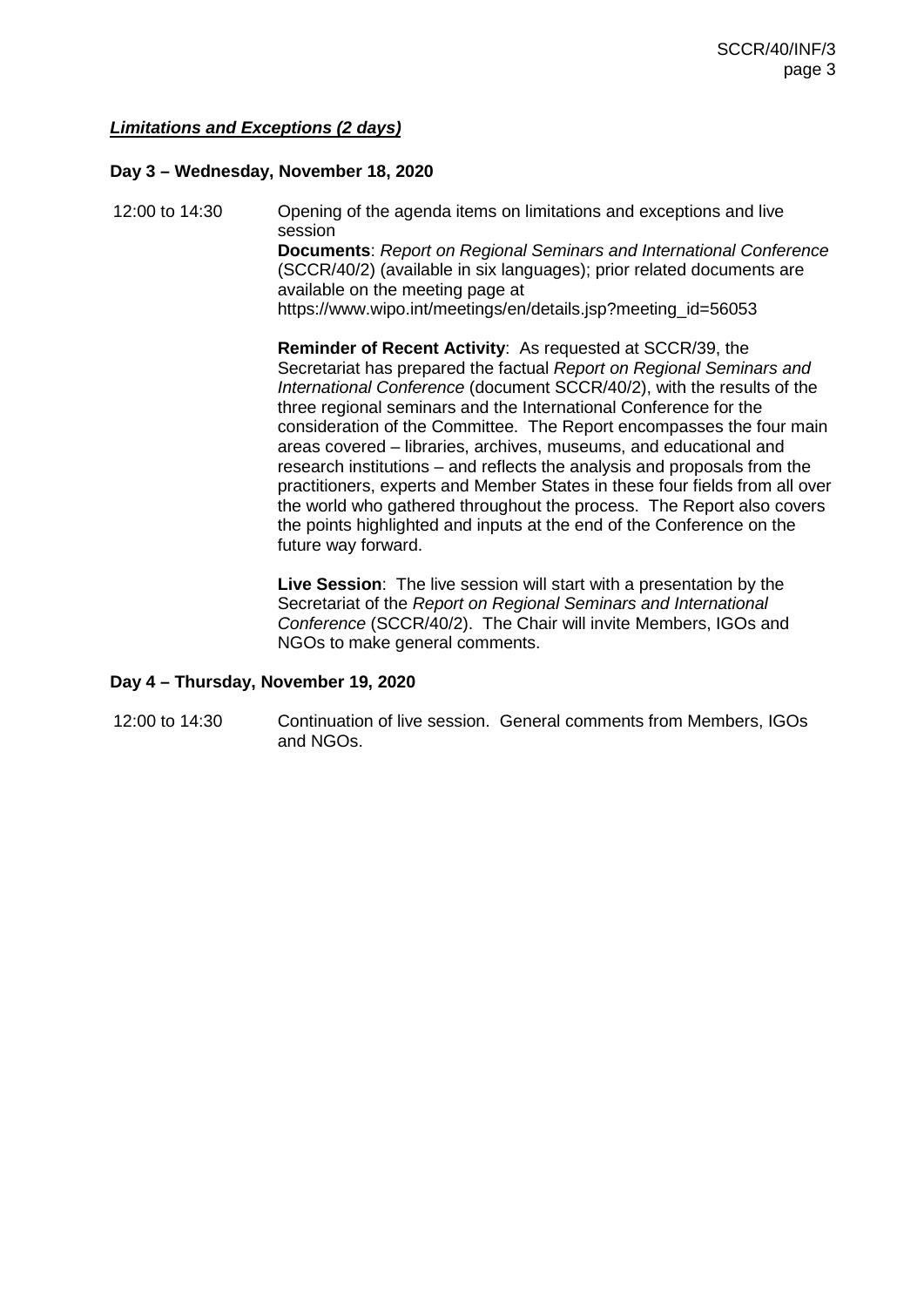## *Other Matters (1 day)*

#### **Day 5 – Friday, November 20, 2020**

- 12:00 to 12:05 Opening of the agenda item on other matters
- 12:05 to 12:35 Copyright in the digital environment

**Documents**: Prior related documents are available on the meeting page at https://www.wipo.int/meetings/en/details.jsp?meeting\_id=56053

**Reminder of Recent Activity**: The Secretariat is working on the basis of the approved revised *Modalities of a Study on Digital Music Services* (SCCR/37/4). A first *Introduction to the Global Digital Music Market* (document SCCR/39/3) was presented at SCCR/39 and the full scoping study will be presented during 2021.

**Live Session**: After a brief status update from the Secretariat, the Chair will invite Members, IGOs and NGOs to make general comments.

#### 12:35 to 13:00 Resale right

**Documents**: Updates from several task force representatives will be uploaded in advance; prior related documents are available on the meeting page at

[https://www.wipo.int/meetings/en/details.jsp?meeting\\_id=56053](https://www.wipo.int/meetings/en/details.jsp?meeting_id=56053) **Reminder of Recent Activity:** At its 36<sup>th</sup> session, the Committee agreed to set up a task force of Members and stakeholders to report back to the Committee regarding the practical elements of the artists' resale royalty right. At its 37<sup>th</sup> session, the Secretariat presented document SCCR/37/5, entitled *Task Force on the Artist's Resale Royalty Right*, which was noted by the Committee. At its  $38<sup>th</sup>$  and  $39<sup>th</sup>$  sessions, the Secretariat presented updates on the ongoing work of the Task Force on the Artist's Resale Royalty Right.

**Live Session**: After brief pre-recorded video presentations from Task Force representatives, the Chair will invite Members, IGOs and NGOs to make general comments.

13:00 to 13:25 Rights of theatre directors

**Documents**: Updates from the study authors will be uploaded in advance; prior related documents are available on the meeting page at [https://www.wipo.int/meetings/en/details.jsp?meeting\\_id=56053](https://www.wipo.int/meetings/en/details.jsp?meeting_id=56053)

**Reminder of Recent Activity:** At its 37<sup>th</sup> session the SCCR agreed on the *Proposed Modalities of a Study on the Protection of Theatre Directors' Rights* (document SCCR/37/3). Presentations on some aspects of the study prepared by Professor Ysolde Gendreau, national of Canada, and Professor Anton Sergo, national of the Russian Federation, were made during the 38<sup>th</sup> and 39<sup>th</sup> sessions of the Committee.